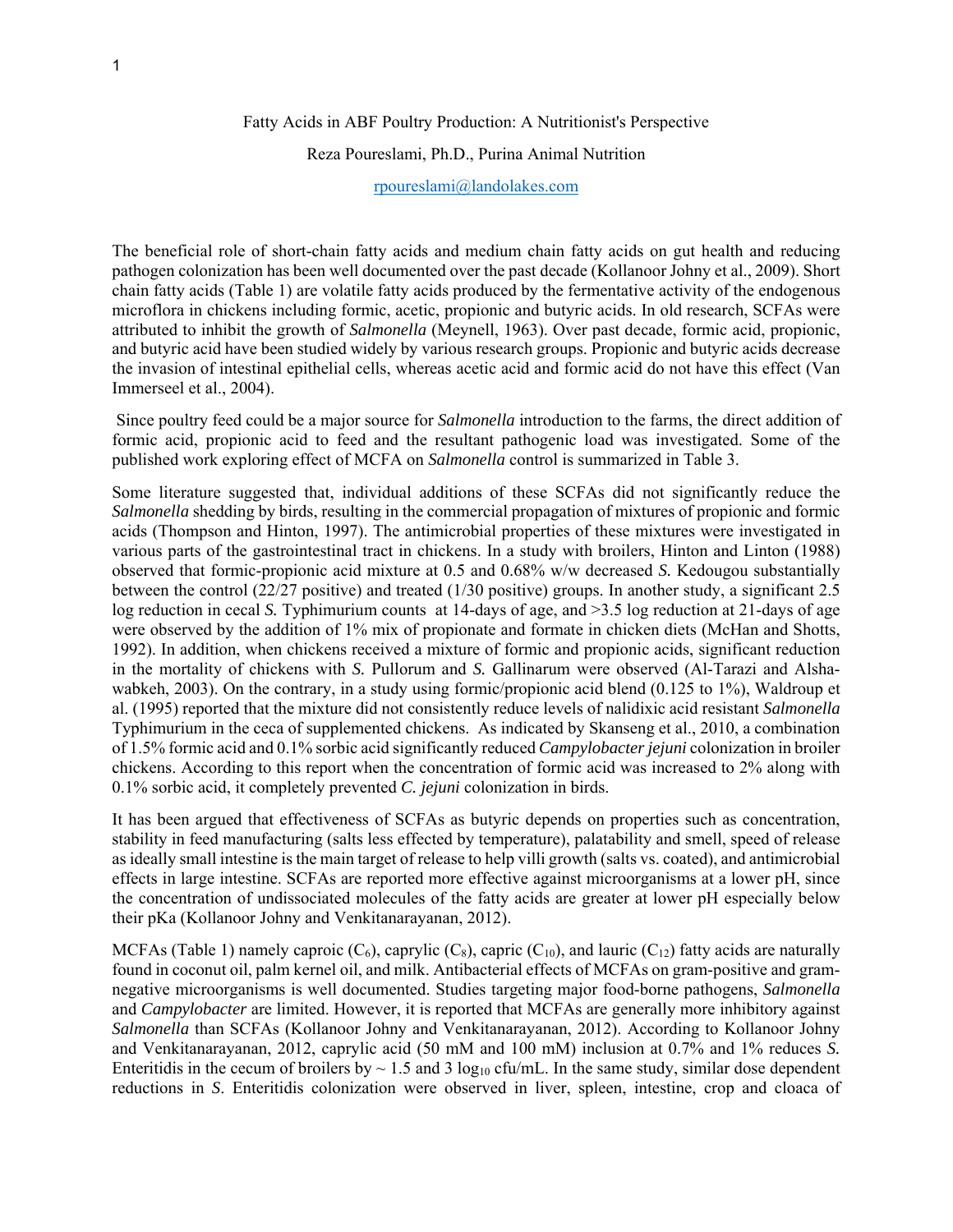2

chickens. Overall, studies by Kollanoor Johny suggested that caprylic acid could reduce significant numbers of *Salmonella* in tissue samples including ceca of chickens.

Solis de los Santos et al. (2009) reported that 0.7% caprylic acid reduced (2 to 3 log<sub>10</sub> cfu/g) *C. jejuni* colonization consistently in market-age (42-day) broiler chickens when supplemented during last 3 to 7 days of the trial after infecting them with the pathogen on day 21*.* Authors did not observe significant changes in body weight, feed intake or cecal pH in birds. In addition, they reported that although *C. jejuni* counts were reduced with caprylic acid supplementation, endogenous cecal bacterial counts did not differ significantly between caprylic acid supplemented groups and controls. Interestingly, when 0.7% caprylic acid was supplemented for last 3 days of the trial, *C. jejuni* colonization was reduced by 3 log<sub>10</sub> cfu/g, even after a 12 hour feed withdrawal period. Feed withdrawal before slaughter is a common poultry industry practice, it has been associated with increased microbial contamination due to pecking of manurecontaminated litter (Corrier et al., 1999). The overall results suggest that caprylic acid at 0.7% concentration when supplemented through feed could reduce *C. jejuni* colonization in commercial broiler chickens prophylactically and therapeutically, and can be even used to reduce pathogen carriage during feed withdrawal periods.

Administration of MCFAs through drinking water remains a possibility. Reviewing the literature, it seems caprylic acid administration via water provided variable results in chickens. In one study 0.175% caprylic acid reduced cecal *C. jejuni* counts by ~ 3 log<sub>10</sub> cfu/g. At higher concentrations of caprylic acid ( $\geq 1.4\%$ ), feed and water consumption and body weight of birds were significantly reduced (Kollanoor Johny and Venkitanarayanan, 2012). MCFA-mediated bacterial reduction in chickens is discussed in the literature and several hypotheses are suggested for it. It has been showed by Molatova et al. (2009) that after treatment with capric acid *C. jejuni* cells were damaged extensively; however there was no change in cellular permeability. Another report suggested mechanism is by changing the cecal microbial population by caprylic acid.

#### **Fatty acids and protozoal challenge**

Few species of *Eimeria* spp*.* impact poultry species e.g., broilers and turkeys with major economic losses. The role of fatty acids on controlling *Eimeria* spp challenge has been investigated in limited number of studies. Challenge studies on the use of n-3 fatty acids from fish oil (2.5 to 10%), expressed flax seed oil (10%) yielded promising results in reducing *E. tenella*-induced lesions in chickens (Kollanoor Johny and Venkitanarayanan, 2012). Yang et al. (2006) reported that supplementation of fatty acids in poultry oil (more in C16:0, C18:1 and C18:2 n-6) elevated mortality rate in chickens infected with *E. tenella*. However, the studies oils did not reduce the lesions in chickens caused by *E. tenella* infection.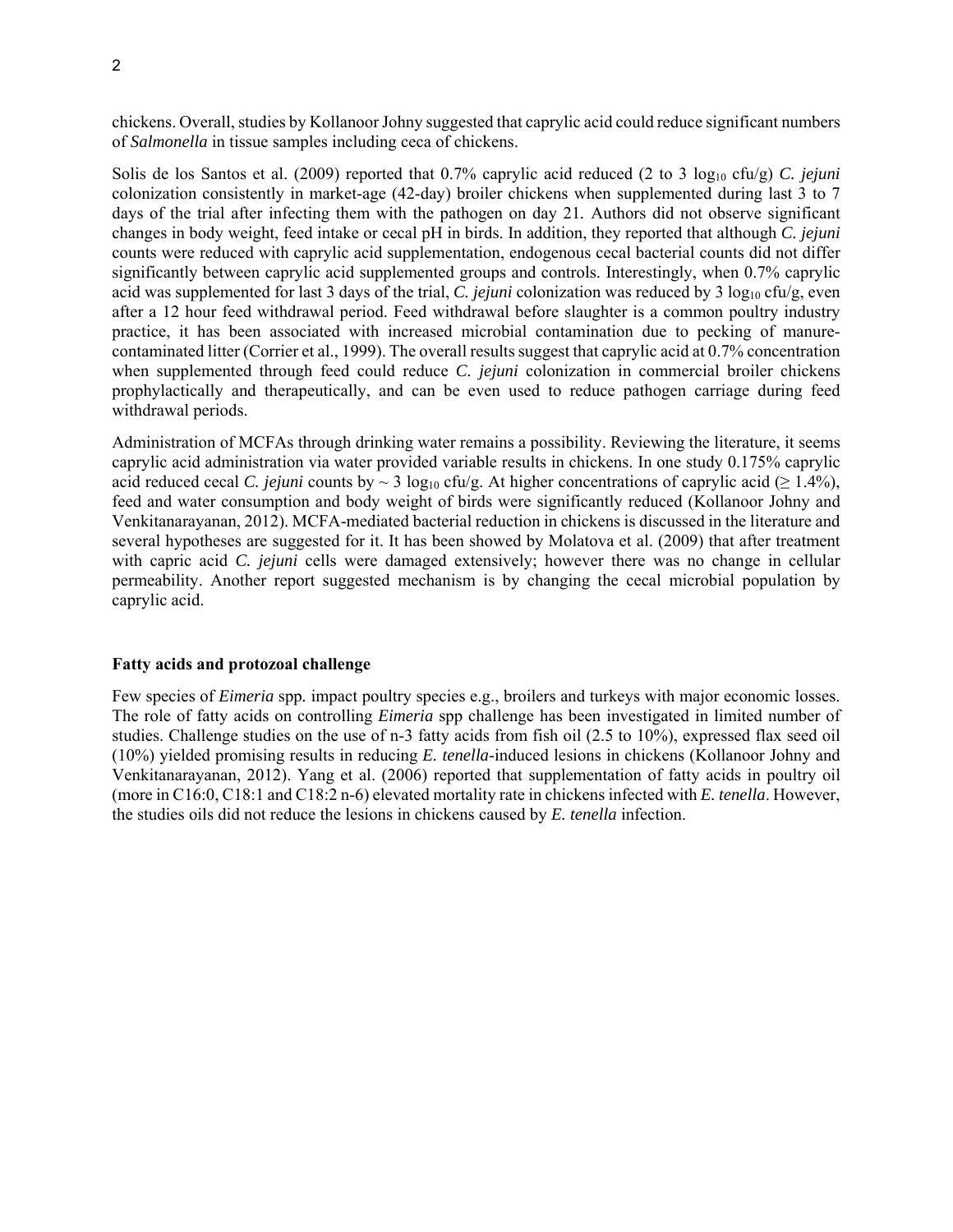| <b>Fatty acid</b> | pKa                  | # of Carbons   | <b>Solubility</b> | Form   |
|-------------------|----------------------|----------------|-------------------|--------|
| Formic acid       | 3.75                 | C1             | $+++$             | Liquid |
| Acetic acid       | 4.76                 | C <sub>2</sub> | $^{+++}$          | Liquid |
| Peracetic acid    | 8.2                  | C <sub>2</sub> | $^{+++}$          | Liquid |
| Propionic acid    | 4.88                 | C <sub>3</sub> | $+++$             | Liquid |
| Lactic acid       | 3.83                 | C <sub>3</sub> | $+++$             | Liquid |
| Butyric acid      | 4.82                 | C <sub>4</sub> | $^{+++}$          | Liquid |
| Malic acid        | $3.40 - 5.10$        | C <sub>4</sub> | $++$              | Solid  |
| Fumaric acid      | $3.02 - 4.38$        | C <sub>4</sub> |                   | Solid  |
| Sorbic acid       | 4.76                 | C <sub>6</sub> |                   | Solid  |
| Citric acid       | $3.13 - 4.76 - 6.40$ | C <sub>6</sub> | $++$              | Solid  |
| Benzoic acid      | 4.17                 | C7             |                   | Solid  |

**Table 1.** Short chain fatty acids

**Table 2.** Medium chain fatty acids

| <b>Fatty acid</b> | pKa  | # of Carbons   | <b>Solubility</b> | Form         |
|-------------------|------|----------------|-------------------|--------------|
| Caproic acid      | 5.09 | C <sub>6</sub> | $++$              | Liquid/solid |
| Caprylic acid     | 4.89 | C8             | $++$              | Liquid/solid |
| Capric acid       | 4.95 | C10            | $^{++}$           | Liquid/solid |
| Lauric acid       | 4.95 | C12            | $^{++}$           | Liquid/solid |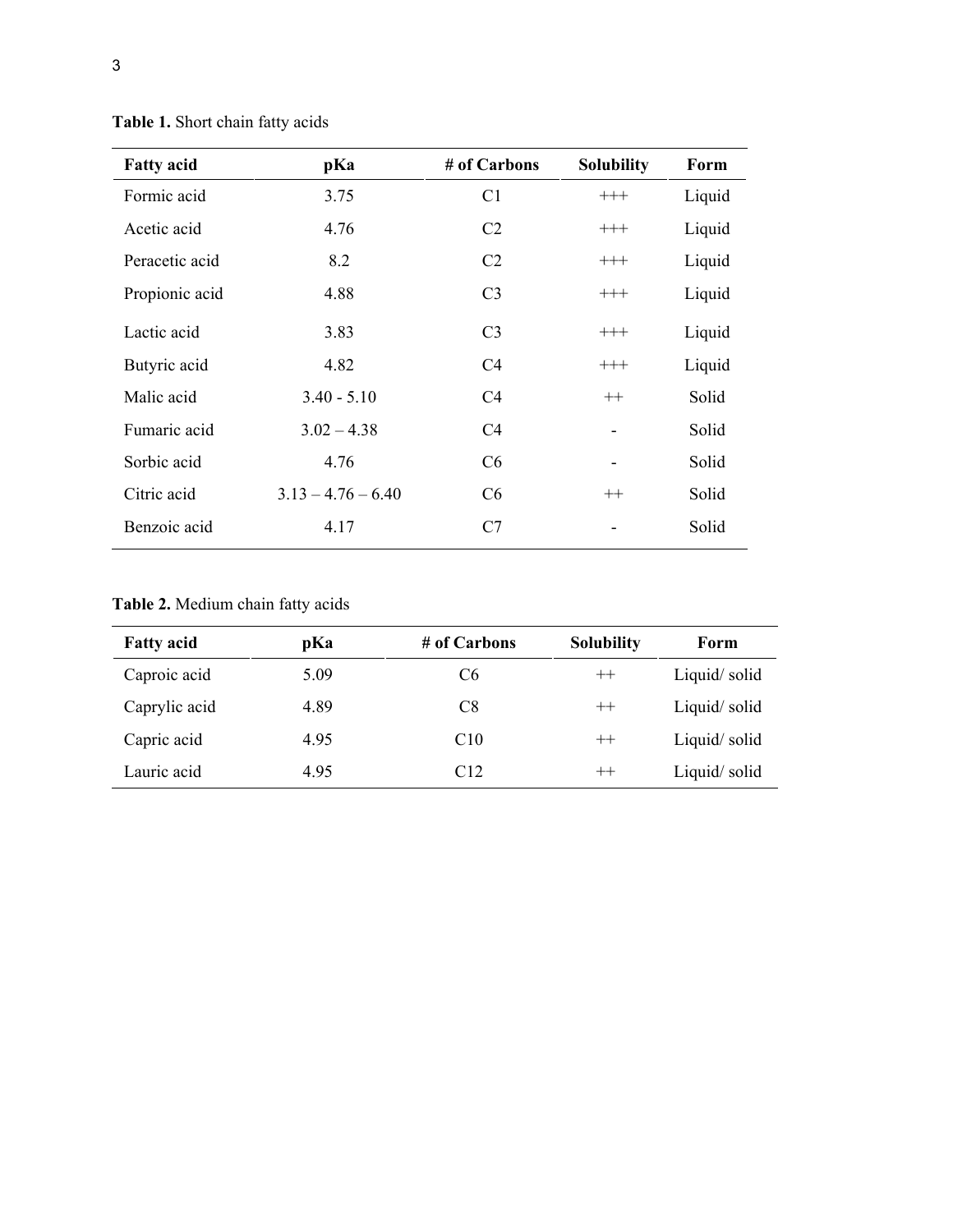| Reference                       | Location    | <b>Study Design</b>                                                    | <b>Study Results</b>                                                                                         |
|---------------------------------|-------------|------------------------------------------------------------------------|--------------------------------------------------------------------------------------------------------------|
| Evans 2017                      | <b>VT</b>   | Graded levels of MCFA<br>(C8) in turkey poults                         | 1- $\log_{10}$ CFU/g reduction of<br>S. Typhimirum in ceca by 6lbs/ton<br><b>MCFA</b>                        |
| Kollanoor-<br><b>Johny 2009</b> | <b>UOM</b>  | Prophylactic efficiency of<br>graded caprylic acid (C8)<br>in broilers | High dose Caprylic acid contributed to<br>2.5 log CFU/g reduction of<br>S. Enteritidis in ceca               |
| V.Immerseel<br>2004             | Ghent U     | Lohmann white fed with<br>6lb/ton caproic acid                         | Reduction in <i>S. Enteritidis</i> through<br>decrease in expression of hilA gene and<br>Salmonella invasion |
| Oladunjoye<br>2013              | <b>MSU</b>  | Ground turkey samples<br>treated with LAE &<br>carvacrol               | Synergistic effect between LAE &<br>carvacrol in reduction of Salmonella.<br>Effects dose-depended           |
| Hinton 2010                     | <b>USDA</b> | Series experiment on<br>broiler carcass in spray<br>cabinet wash       | LA-KOH in different concentration<br>lowered E-coli, S.Typhimirum, and<br>Campy. coli                        |
| Dias-Morse<br>2014              | <b>UARK</b> | Beef trimmings treated<br>with lauric arginate $(5%)$                  | LA alone or followed by interventions<br>lowered S.Typhimurium, S. Newport,<br>and $E$ -coli by 2 log        |
| Benli 2011                      | $A\&M$      | Chicken carcass treated<br>with interventions of<br>200ppm LAE         | $\sim$ 2 log reduction in S. Typhimirum and<br>Enteritidis                                                   |

**Table 3.** Role of medium chain fatty acids in Salmonella control